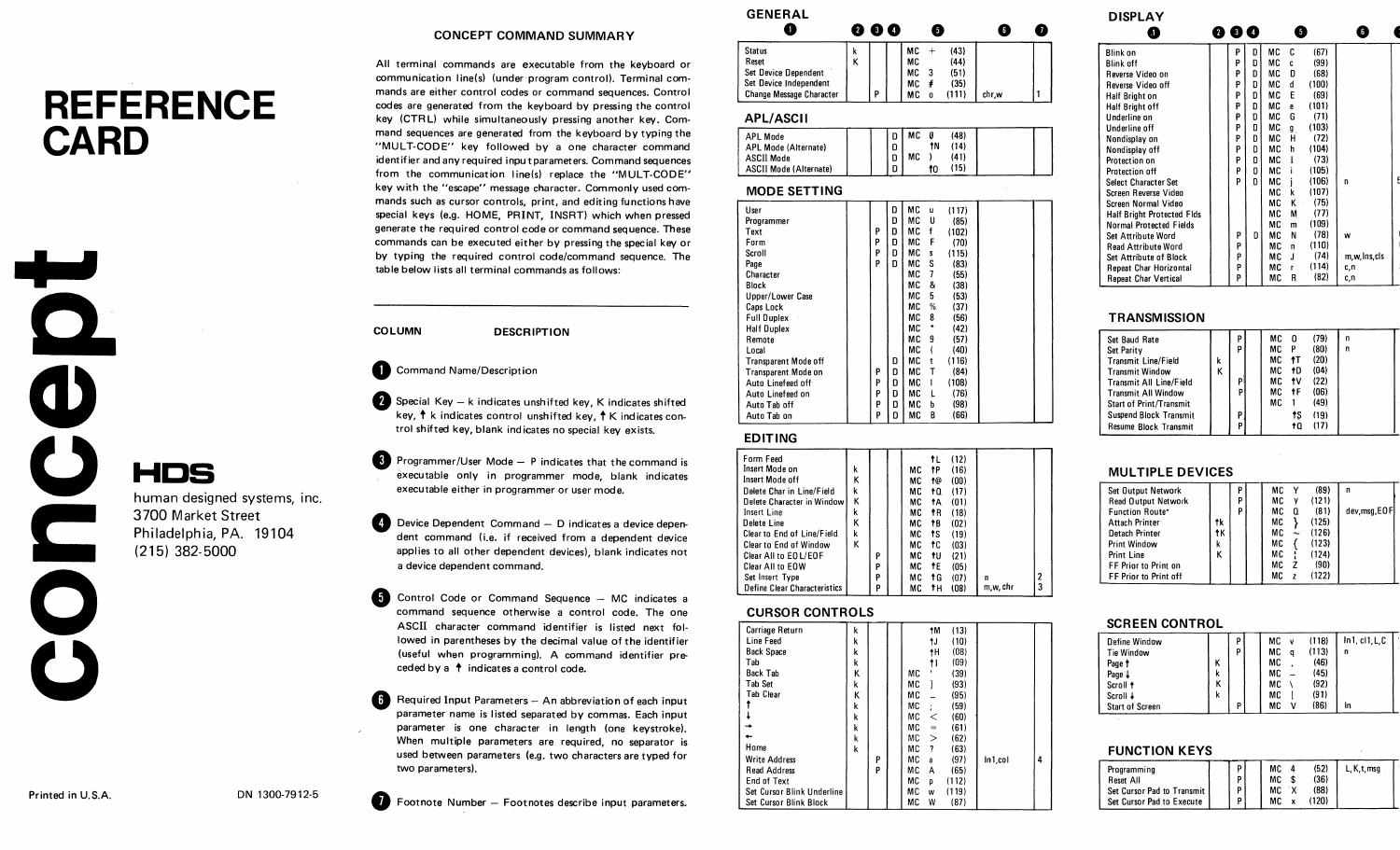| <b>ISPLAY</b>               |   |     |                |    |   |       |              |   |  |
|-----------------------------|---|-----|----------------|----|---|-------|--------------|---|--|
| O                           | 0 | 3 ( | $\overline{4}$ |    |   | Ð     | G            | 7 |  |
| k on                        |   | P   | D              | МC | C | (67)  |              |   |  |
| k off                       |   | P   | D              | МC | c | (99)  |              |   |  |
| erse Video on               |   | P   | D              | МC | D | (68)  |              |   |  |
| erse Video off              |   | P   | D              | МC | d | (100) |              |   |  |
| <b>Bright on</b>            |   | P   | n              | МC | E | (69)  |              |   |  |
| <b>Bright off</b>           |   | P   | D              | МC | e | (101) |              |   |  |
| lerline on                  |   | P   | D              | МC | G | (71)  |              |   |  |
| lerline off                 |   | P   | D              | МC | q | (103) |              |   |  |
| <b>Idisplay</b> on          |   | P   | D              | МC | н | (72)  |              |   |  |
| <b>Idisplay off</b>         |   | P   | D              | МC | h | (104) |              |   |  |
| tection on                  |   | P   | D              | МC | I | (73)  |              |   |  |
| tection off                 |   | P   | D              | МC |   | (105) |              |   |  |
| ect Character Set           |   | P   | n              | МC |   | (106) | n            | 5 |  |
| sen Reverse Video           |   |     |                | МC | k | (107) |              |   |  |
| en Normal Video             |   |     |                | МC | Κ | (75)  |              |   |  |
| f Bright Protected Flds     |   |     |                | МC | М | (77)  |              |   |  |
| mal Protected Fields'       |   |     |                | МC | m | (109) |              |   |  |
| <b>Attribute Word</b>       |   | P   | D              | МC | Ν | (78)  | w            | 6 |  |
| ıd Attribute Word           |   | P   |                | МC | n | (110) |              | 6 |  |
| <b>Attribute of Block</b>   |   | P   |                | мc | J | (74)  | m,w, ins,cis | 7 |  |
| <b>seat Char Horizontal</b> |   | P   |                | МC | r | (114) | c,n          | 8 |  |
| beat Char Vertical          |   | P   |                | мc | R | (82)  | c,n          | 8 |  |

#### **RANSMISSION**

|   | Ρ | МC | 0  | (79) | n |    |
|---|---|----|----|------|---|----|
|   | р | МC | Ρ  | (80) | n | 10 |
| k |   | МC | tT | (20) |   |    |
| ĸ |   | мc | ۴D | (04) |   |    |
|   | P | МC | tV | (22) |   |    |
|   | p | МC | tF | (06) |   |    |
|   |   | МC |    | (49) |   |    |
|   | P |    | ts | (19) |   | 12 |
|   | D |    | t۵ | (17) |   | 12 |
|   |   |    |    |      |   |    |

#### **UL TIPLE DEVICES**

| <b>Output Network</b> |    | P | МC |                       | (89)  | n             |     |
|-----------------------|----|---|----|-----------------------|-------|---------------|-----|
| ad Output Network     |    | P | МC | ٧                     | (121) |               | 13. |
| hction Route*         |    | P | МC | Q                     | (81)  | dev, msg, EOF | 14  |
| tach Printer          | tk |   | МC |                       | (125) |               |     |
| tach Printer          | tκ |   | МC | $\tilde{\phantom{a}}$ | (126) |               |     |
| ht Window             | k  |   | МC |                       | (123) |               |     |
| nt Line               | κ  |   | МC |                       | (124) |               |     |
| Prior to Print on     |    |   | МC |                       | (90)  |               |     |
| Prior to Print off    |    |   | МC |                       | (122) |               |     |
|                       |    |   |    |                       |       |               |     |

#### **:REEN CONTROL**

| ine Window  |   | D | МC | (118) | In1, c11, L, C | 15 |
|-------------|---|---|----|-------|----------------|----|
| Window      |   | p | МC | (113) | n              | 16 |
|             | ĸ |   | МC | (46)  |                |    |
|             | k |   | МC | (45)  |                |    |
| bli t       | K |   | МC | (92)  |                |    |
| 511 J       | k |   | МC | (91)  |                |    |
| t of Screen |   | D | МC | (86)  | ١n             | 17 |

## **JNCTION KEYS**

| .                                               |             |                                  |                 |    |  |  |  |  |  |  |
|-------------------------------------------------|-------------|----------------------------------|-----------------|----|--|--|--|--|--|--|
| aramming<br>et All                              | D<br>D<br>D | МC<br>(52)<br>(36)<br>МC         | $L$ , K, t, msg | 18 |  |  |  |  |  |  |
| Cursor Pad to Transmit<br>Cursor Pad to Execute | D           | (88)<br>MC<br>(120)<br><b>MC</b> |                 |    |  |  |  |  |  |  |

## **FOOTNOTES**

1. chr specifies the message character to be changed as follows: ESC (escape)=32(sp), ACK (acknowledgement)=33 ( !), NAK (negative acknowledgement)=34(") SOM (start of message)=35(#), EOF (end of field)=36(\$), EOL (end of line)=37(%). EOM (end of message)=38 (&), function key identif ication=39 (') w is the new character

#### 2. Multiple page software only.

n specifies the insert type to be used for the requesting device as follows:

Insert in Window=32(sp), Insert in Line=33(!)

- 3. Multiple page software only. Defines the clear character and attributes used by the editing functions as follows: m specifies user supplied attributes and is determined by summing the values of these attributes as follows: 1 =display /nondisplay, 2=blink on/off, 4=underlining, 8=protection, 16=brightness control, 32=normal/reverse video. The resultant can be incremented by 64 to allow transmission of a displayable character. Attributes not supplied by the user are taken from the current attribute word.
	- w is the settings of the user supplied attributes and is determined by summing the desired values as follows: 1=nondisplay, 2=blink, 4=underline, 8=unprotected, 16=half bright, 32=reverse video. The resultant can be incremented by 64 to allow transmission of a displayable character.
	- chr is the actual character to be placed in the area of cleared displayed memory.
- 4. In 1 is the desired line number + 32 (In  $1 = LINE + 32$ ). On multiple page terminals entering the two input parameters 1,32 ( tA,sp) will specify line 96.
	- col is the desired column number + 32  $[col=COLUMN + 32]$ .
	- Note that LINE is limited by the number of pages of memory (24 lines per page) and COLUMN can be at most 79. (Line and column numbering begin at 0.)
- 5. n is the desired character set number  $(\phi$ -3) plus 32(sp, !,",#).  $ASCII = \emptyset$ (sp),  $APL = 3(\#)$ .
- 6. w is the attribute word and is determined by summing the values of the desired charaeter attributes as follows: 1 =nondisplay, 2=blink, 4=underline, 8=unprotected, 16=half bright, 32=reverse video (corresponds to bits 0-5). The resultant value can be incremented by 64 to allow transmission of a displayable character.
- 7. m specifies the attributes which are affected and is determined by summing the values of these attributes as follows: 1 =display/nondisplay, 2=blink on/off, 4=underlining, 8=protection, 16=brightness control, 32=normal/ reverse video. Attributes not specified in m will retain their prior values. The resultant value can be incremented by 64 to allow transmission of a displayable character.
	- w is the attribute word as in 6 above.
	- Ins is the number of lines in the block plus 32. On multiple page terminals entering the two input parameters 1,32 ( tA,sp) will specify 96 lines.
	- els is the number of columns in the block plus 32.
- 8. c is the character to be repeated. n is the repeat count plus 32. (i.e. 33(!)=repeat count of one).
- 9. (n-32) indicates the baud rate as follows:  $\phi$ =50(sp), 1=75(!), 2=110(''), 3=134.5(#), 4=150(\$),  $5=300\%$ ,  $6=600\%$ ,  $7=1200(')$ ,  $8=1800($ ),  $9=2000()$ ),  $10=2400(*)$ ,  $11=3600(+)$ ,  $12=4800($ ,  $13=7200(-)$ , 14=9600(.).
- 10.  $(n-32)$  indicates the parity: 0=none(sp), 1=even(!), 2=odd(").
- 11. Start of print/transmit is the current cursor position.
- 12. Multiple page software only.
- 13. n specifies the devices which are to receive output from the requesting device and is determined by summing the values corresponding to the desired devices (16=video, 8=1ine1, 4=1ine2, 2=1ine3, 1=1ine4). The resultant value can be incremented by 32 to allow transmission of a displayable character.
- 14. (dev-32) specifies the device which is to receive the message.  $\phi$ =video(sp), 1=line1(!), 2=line2("), 3=line3(#), 4=1ine4(\$). msg is the message. Maximum length is 7 characters. EOF is the programmable end of field character
	- (default **t** w).
- 15. ln1 is the line position of window cursor home plus 32. (Line and column numbering begins at zero.) cl1 is the column position of window cursor home plus 32.
	- L is the number of lines in the window plus 32. On multiple page terminals entering the two input parameters 1,32 ( t A,sp) will specify 96 lines. C is the number of columns in the window plus 32.
- 16. (n-32) is the window to tie. (n-32) equal to **0** implies keyboard, 1-4 implies requesting device's window.
- 17. For terminals with multiple pages of memory, In indicates the starting line for display. Calculated as in 2 above.
- 18. (L-32) is the length of the function key message. (K-32) indicates the key to be changed as follows: 0-15 shifted function keys 1-16 16-31 unshifted function keys 1-16 32-34 unshifted function keys 17-19 35-37 shifted function keys 17-19
	- t=32(sp) restores default sequence and sets transmit mode, t=33(!) restores default sequence and sets execute mode, t=34(") sets transmit mode, t=35(#) sets execute mode.
	- msg is the actual character message to be programmed on the function key.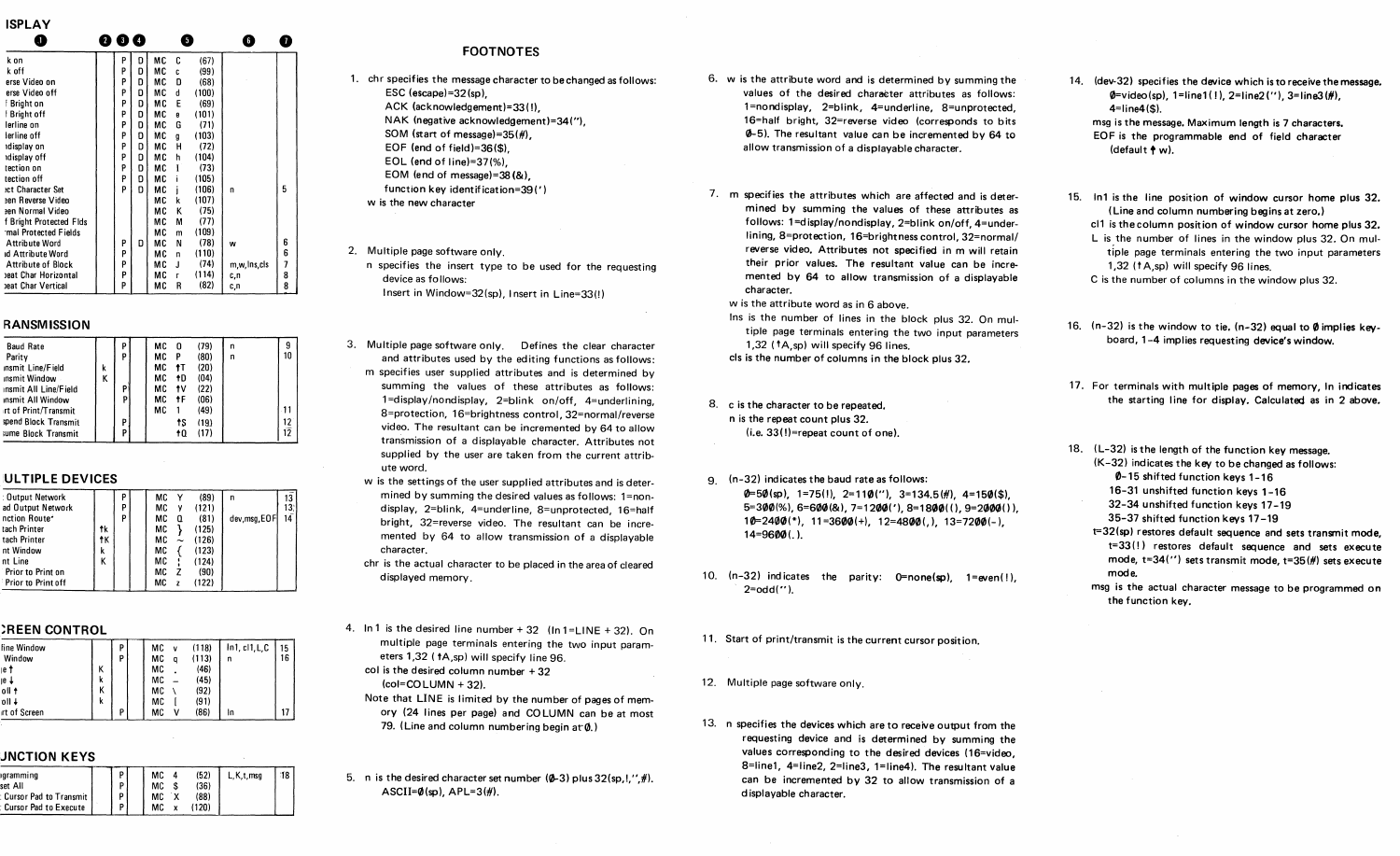# ASCII CHARACTER SET\*

# APL CHARACTE

| ***<br>***<br>***<br>***<br>***<br>***<br>***<br>***<br>***<br>***<br>***<br>D016 | 0020 - 0017                                  | ***<br>***<br>***<br>***<br>***<br>***<br>***<br>***<br>***<br>********** . *********<br>********** . *********<br>0021 - 0018 0022 - 0019<br>*** |                           | **********<br>**********<br>0023 . 0020 0024<br>********** | D021<br>0025                                                  | **********           | **********<br>********** ********* *<br>0022 0026 0023 0027 0024 0030<br>*** | 京京京京京京)<br>******* | <b>D009</b><br>***<br>. ***<br>***<br>***<br>* ***<br>***<br>***<br>***<br>**********<br>***<br>**********<br>D025 0031 .<br>$\ddot{\phantom{1}}$<br>********** | 0010<br>$0012$ .<br>*****<br>*****<br>*****<br>*****<br>*****<br>*****<br>*****<br>*****<br>*****<br>*****<br>*****<br>*****<br>DO26 0032 0027<br>$\star\star$ | D011<br>0013<br>**********<br>**********<br>**********<br>0033 | *******<br>$.$ D028 0034                                                                 | 0015<br>D029 0035   | $.$ DO14<br>0016<br>*****<br>D030<br>0036<br>***** | 0037<br>D031        |
|-----------------------------------------------------------------------------------|----------------------------------------------|---------------------------------------------------------------------------------------------------------------------------------------------------|---------------------------|------------------------------------------------------------|---------------------------------------------------------------|----------------------|------------------------------------------------------------------------------|--------------------|-----------------------------------------------------------------------------------------------------------------------------------------------------------------|----------------------------------------------------------------------------------------------------------------------------------------------------------------|----------------------------------------------------------------|------------------------------------------------------------------------------------------|---------------------|----------------------------------------------------|---------------------|
| 0032 0040                                                                         |                                              | 0033 0041 . 0034 0042 . 0035 0043 . 0036 0044 . 0037 0045<br>$\pmb{\ast}$<br>$\pmb{\ast}$<br>$\ddot{\ast}$<br>$\pmb{\ast}$                        | *******<br>$\pmb{\ast}$   | ******<br>*<br>$*$ *                                       |                                                               | <b>DO38</b>          | 0046 - 0039<br>0047                                                          |                    | 0040 0050 . D041 0051 . D042 0052 . D043 0053 . D044 0054                                                                                                       |                                                                                                                                                                |                                                                |                                                                                          | D045 0055           | 0046 0056 . 0047 0057                              |                     |
|                                                                                   |                                              |                                                                                                                                                   | $\pmb{*}$<br>*******<br>* | *****<br>$\pmb{\ast}$<br>$\bullet$<br>******               |                                                               | ****                 |                                                                              |                    |                                                                                                                                                                 | ***                                                                                                                                                            | ******                                                         |                                                                                          | *******             |                                                    |                     |
| D048<br>0060                                                                      | D049<br>0061                                 | . 0050 0062 . 0051 0063 . 0052 0064                                                                                                               |                           | $**$                                                       | . 0053 0065<br>*******                                        | 0054<br>0066<br>**** | *******                                                                      | *****              | *****                                                                                                                                                           |                                                                                                                                                                |                                                                | 0055   0067   0056   0070   0057   0071   0058   0072   0059   0073   0060   0074   0055 | 0061 0075           | <b>DO62</b>                                        | 0077<br>0076 . 0063 |
|                                                                                   |                                              |                                                                                                                                                   | ***                       | * *<br>*******                                             | *****                                                         | ******               |                                                                              | *****              | ******                                                                                                                                                          |                                                                                                                                                                |                                                                |                                                                                          | *******<br>*******  |                                                    |                     |
| D064<br>0100                                                                      | *****                                        | *******                                                                                                                                           |                           |                                                            | *****                                                         | *****                |                                                                              | *****              | ******                                                                                                                                                          |                                                                                                                                                                |                                                                |                                                                                          | DO77 0115           | . 0078 0116.                                       | D879 0117           |
| * * *<br>***<br>****                                                              | *******                                      | ******<br>******<br>******                                                                                                                        | *****<br>*****            | *****<br>*****                                             | ********<br>*****<br>*******                                  | *******<br>*****     | D070 0106 . D071 0107<br>*****<br>***<br>*****                               |                    | . 0072  0110 . 0073  0111 . 0074  0112 . 0075  0113 . 0076  0114<br>*****<br>*****                                                                              | *****                                                                                                                                                          |                                                                |                                                                                          |                     |                                                    |                     |
| <b>DO80</b><br>0120                                                               | <b>DO81</b><br>0121                          | . 0082 0122 . 0083 0123 . 0084 0124 . 0085<br>******                                                                                              | *****                     | *****                                                      | 0125                                                          |                      | 0086 0126 - 0087 0127                                                        | . 0088 0130        | , D089 0131 . D090 0132 . D091 0133 . D092 0134                                                                                                                 |                                                                                                                                                                |                                                                |                                                                                          | <b>DO93</b><br>0135 | D094                                               | 0136 0095 0137      |
| ******                                                                            |                                              | ******                                                                                                                                            | *****<br>*****            |                                                            | *****                                                         |                      |                                                                              |                    |                                                                                                                                                                 |                                                                                                                                                                | ****                                                           |                                                                                          |                     |                                                    | **********          |
| 0140                                                                              |                                              |                                                                                                                                                   |                           |                                                            |                                                               | D102 0146 D103 0147  |                                                                              |                    |                                                                                                                                                                 |                                                                                                                                                                |                                                                | . 0104  0150 .  0105  0151 .  0106  0152 .  0107  0153 .  0108  0154 .                   |                     | D109 0155 - D110 0156                              | . 0111 0157         |
|                                                                                   | ****<br>*****<br>$\ddot{\tilde{}}$<br>**** * | $\pmb{x} \pmb{x}$<br>* ****                                                                                                                       | *****                     | **<br>**                                                   | *****<br>*******<br>*****                                     | ****                 | ******<br>******<br>*****                                                    |                    |                                                                                                                                                                 |                                                                                                                                                                |                                                                | ***                                                                                      |                     |                                                    |                     |
| D112 0160                                                                         |                                              |                                                                                                                                                   |                           |                                                            | . 0113 0161 . 0114 0162 . 0115 0163 . 0116 0164 . 0117 0165 . |                      |                                                                              |                    |                                                                                                                                                                 |                                                                                                                                                                |                                                                | . 0118 0166 . 0119 0167 . 0120 0170 . 0121 0171 . 0122 0172 . 0123 0173 . 0124 0174 .    | D125 0175           | . 0126 0176.                                       | 0127 0177           |
|                                                                                   |                                              |                                                                                                                                                   | ******<br>*****<br>****** |                                                            |                                                               |                      |                                                                              |                    |                                                                                                                                                                 | ******                                                                                                                                                         |                                                                |                                                                                          |                     |                                                    |                     |

| <b>D000</b>                                                      |                    | 0000 0001 0001 0002 0002 000        | . <b>D003</b> | 0003 . 0004 0004 . 0005 0005 . 0006 0006 . 0007 |           |                | $0007$ .                      | 0088<br>0010        |
|------------------------------------------------------------------|--------------------|-------------------------------------|---------------|-------------------------------------------------|-----------|----------------|-------------------------------|---------------------|
|                                                                  |                    |                                     |               |                                                 |           |                |                               |                     |
|                                                                  |                    |                                     | ****          |                                                 | *****     | ***            |                               |                     |
|                                                                  | $***$              |                                     |               |                                                 |           |                |                               |                     |
|                                                                  | ***                |                                     |               |                                                 |           | ***            |                               |                     |
| $\overline{\phantom{a}}$ 0020 $\overline{\phantom{a}}$ .<br>D016 |                    | 0017 0021 0018 0022                 |               |                                                 |           |                |                               | D024 0030 .         |
| ***                                                              | $***$              | ****                                |               |                                                 |           |                |                               | ***<br>$\pmb{\ast}$ |
|                                                                  |                    | ***                                 |               | *****                                           | ****      | ****<br>$\ast$ |                               | ***                 |
| ***                                                              | ***                | *****                               | ****          |                                                 | ****      | ***            |                               | ***                 |
|                                                                  |                    |                                     |               |                                                 |           |                |                               |                     |
|                                                                  |                    |                                     |               |                                                 |           |                |                               |                     |
|                                                                  |                    |                                     |               |                                                 |           |                |                               |                     |
|                                                                  |                    |                                     |               |                                                 |           |                |                               |                     |
|                                                                  |                    |                                     |               |                                                 | *******   |                |                               |                     |
|                                                                  |                    |                                     |               |                                                 | *******   |                |                               |                     |
|                                                                  |                    |                                     |               |                                                 |           |                |                               |                     |
|                                                                  |                    |                                     |               |                                                 |           |                | ****                          |                     |
| D048 0060                                                        |                    | 0049 0061 0050 0062                 |               |                                                 |           |                |                               | DO56 0070 . DO      |
|                                                                  |                    | *****                               |               |                                                 |           | ****           | *******                       |                     |
|                                                                  | $**$<br>$\ast\ast$ |                                     |               |                                                 |           |                |                               |                     |
|                                                                  |                    |                                     |               |                                                 | *******   | ******         |                               |                     |
|                                                                  |                    |                                     |               |                                                 |           |                |                               |                     |
|                                                                  |                    |                                     |               |                                                 | *****     | *****          |                               |                     |
|                                                                  | *****              |                                     | *****         |                                                 |           |                |                               |                     |
|                                                                  |                    | 0064 0100 . 0065 0101 . 0066 0102 . |               |                                                 |           |                |                               |                     |
| *******                                                          |                    |                                     |               |                                                 |           |                |                               |                     |
|                                                                  |                    |                                     |               |                                                 |           |                | *****                         |                     |
|                                                                  |                    |                                     |               |                                                 | *****     |                |                               |                     |
|                                                                  |                    |                                     |               |                                                 |           |                |                               |                     |
|                                                                  |                    |                                     |               |                                                 |           |                |                               |                     |
|                                                                  |                    | *******                             |               | *****                                           |           | *******        |                               |                     |
|                                                                  |                    | 0080 0120 . 0081 0121 . 0082 0122 . |               |                                                 |           |                |                               |                     |
|                                                                  | *****              |                                     |               | **<br>* * *<br>**                               |           |                |                               |                     |
|                                                                  |                    |                                     |               |                                                 |           | $\pmb{\ast}$   |                               | ******<br>*         |
|                                                                  |                    |                                     |               |                                                 |           |                |                               |                     |
|                                                                  |                    |                                     |               |                                                 |           |                | . * * *<br>. * * *<br>. * * * | ******              |
|                                                                  |                    |                                     |               |                                                 |           |                |                               |                     |
|                                                                  |                    | 0096 0140 0097 0141 0098 0142       |               |                                                 |           |                |                               |                     |
|                                                                  |                    |                                     |               |                                                 | * ******* | * *******      |                               | $\star$             |
|                                                                  |                    |                                     |               |                                                 |           |                |                               |                     |
|                                                                  |                    | ******                              |               |                                                 | *****     | *****          | ***                           | *******             |
|                                                                  |                    |                                     |               | $\star$                                         |           |                |                               | $\ast$              |
|                                                                  |                    | ******                              | *****         | ******                                          | * ******* | $. *$          | *****                         |                     |
|                                                                  |                    | D112 0160 - D113 0161 - D114 0162 - |               |                                                 |           |                |                               |                     |
|                                                                  |                    |                                     | *****         | *******                                         |           |                |                               |                     |
|                                                                  |                    |                                     |               |                                                 |           |                |                               |                     |
|                                                                  |                    |                                     |               | ٠                                               |           |                |                               |                     |
|                                                                  |                    |                                     |               |                                                 |           |                | $\pmb{\ast}$                  |                     |
|                                                                  |                    |                                     |               |                                                 |           |                |                               |                     |
|                                                                  |                    |                                     |               |                                                 |           |                |                               |                     |